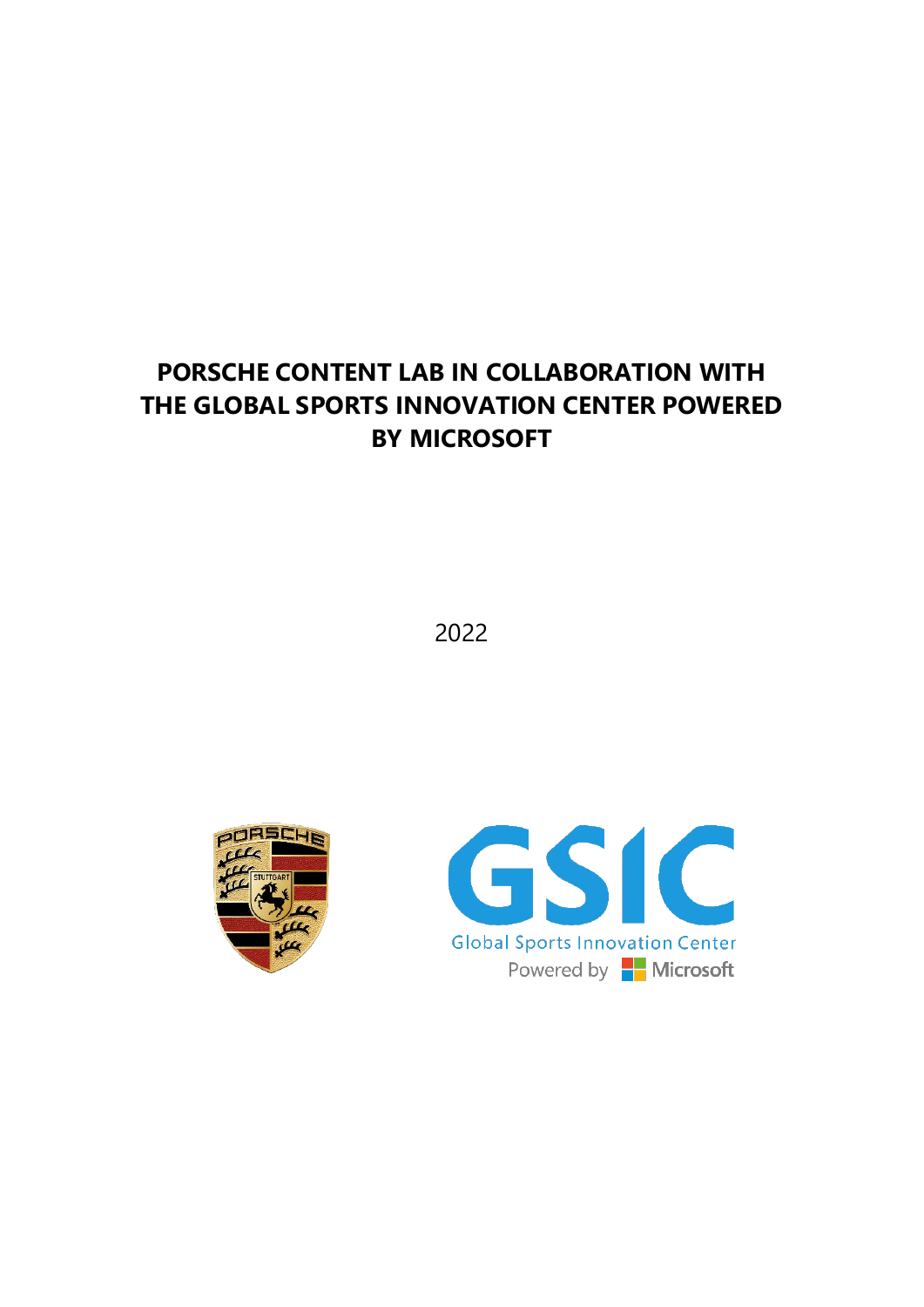



### **Index**

|    | 1. Introduction and objectives                                 | 3              |
|----|----------------------------------------------------------------|----------------|
|    | 2. Participation requirement                                   | $\overline{4}$ |
|    | 3. Applications and selection process                          | $\overline{4}$ |
|    | 4. Selection criteria                                          | 5              |
|    | 5. Benefits                                                    | 6              |
|    | 6. Visibility, use of logos and information                    | 6              |
|    | 7. Confidentiality, data protection & acceptance of conditions | 6              |
| 8. | Contact                                                        | 7              |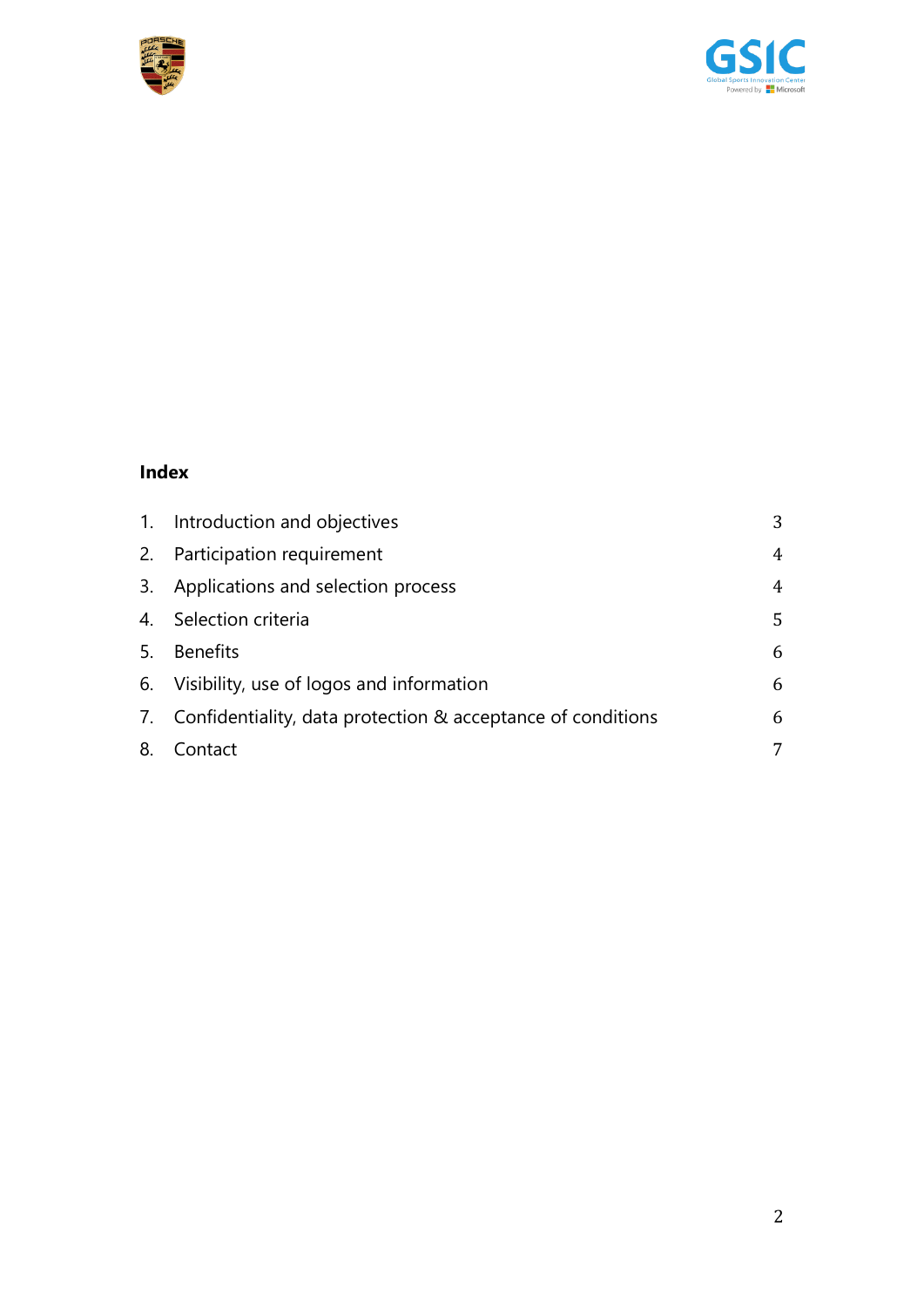



### <span id="page-2-0"></span>**1. Introduction and objectives**

Porsche in partnership with the Global Sport Innovation Centre (GSIC) is launching the [Porsche Content Lab,](https://porsche.sport-gsic.com/) an open call to test digital content solutions that can help Porsche create more engaging content for its customers and fans. For this reason, Porsche and the GSIC announce a joint call for startups that offer solutions in the following areas:

- Fan Engagement
- Content Creation
- Social Media Analytics
- Social Media Management
- Automatic video curation/video highlights
- Marketing Automation

The call will be open all-year round for startups and entrepreneurs to submit their solutions and projects anytime of the year, and there will be specific dates where participants will be able to present and test their solutions with Porsche. Successful candidates will be able to test their solutions in the Porsche content lab based in GSIC headquarters in Madrid.

#### **Porsche**

Porsche Ibérica, S.A., a GSIC strategic member, is the branch of the world's largest and most traditional automobile manufacturer specializing in highperformance sports cars, SUVs, and sedans. The company's main objective is to achieve value-generating growth to make sustainable investments in innovative technologies and new products. Read more at: [www.porsche.com](http://www.porsche.com/)

#### **Global Sports Innovation Center powered by Microsoft (GSIC)**

GSIC is a business cluster powered by Microsoft Sport Team that gathers all kind of sports entities (clubs, federation, associations), institutions, techcompanies from start-ups to large enterprises, research organizations, investors and key figures of sport industry to improve its value chain through innovation and digital transformation. With headquarters based in Madrid, GSIC supported more than 400 companies such as sport entities, tech companies, startups, institutions, etc., in more than 40 countries around the world. Read more at: [http://sport-gsic.com](http://sport-gsic.com/)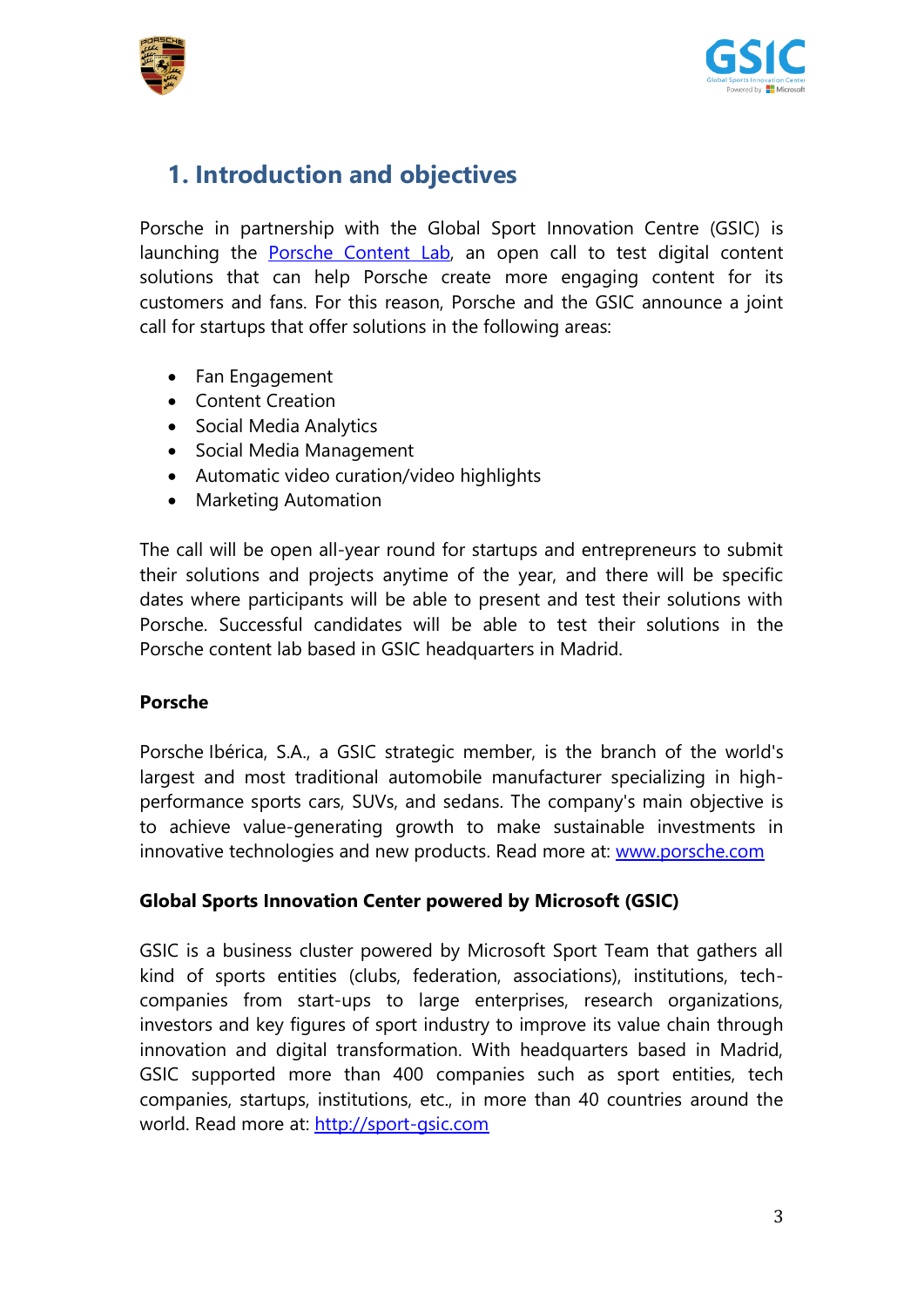



# <span id="page-3-0"></span>**2. Participation requirement**

The call is aimed for entrepreneurs who can contribute with their technological innovation to the development through the different categories mentioned above. In this sense, the present call is aimed for early stage and growth stage companies.

Participants may participate in the call for those projects/startups that meet the following requirements:

- Be a project and/or startup at least in early stage and/or growth stage.
- Have a dedicated full-time team of at least 2 individuals.
- Have at least a minimum viable product (MVP) and potential to implement internationally.
- The individual promoter / representative of the startup must be of legal age and must have the legal capacity to be bound.
- The individual promoter / representative of the startup may not be an employee, manager, partner, or maintain a business relationship with Porsche at the time of application.
- The promoters of each project/startup may only participate in this call by submitting a single project.

Participants who do not fulfill any of these requirements, will not be included in this call, losing the right to receive any service and no claim to Porsche or the GSIC.

# <span id="page-3-1"></span>**3. Applications and selection process**

Candidates must complete their application for admission by registering and submitting information through the online form available at the following Microsoft Forms link: [Porsche Open Challenge.](https://forms.office.com/Pages/ResponsePage.aspx?id=7pkVKV6S_U-SVC_oZpNjqpNQSBr-K59Asnv7tGPpv-RUM1BXMTRSVExRRjRPM045VlU0TlhJSlZTQS4u)

The selection of projects will be carried out based on the transformation potential and their impact on the sports industry. The selection criteria are described in the previous section.

The judging committee, made up of representatives from Porsche and the GSIC is responsible, among others, for ensuring the correct development of the selection process and the quality of the same, resolving any doubts as to the eligibility of applications and the application of the rules and short-listing the most promising startups and projects.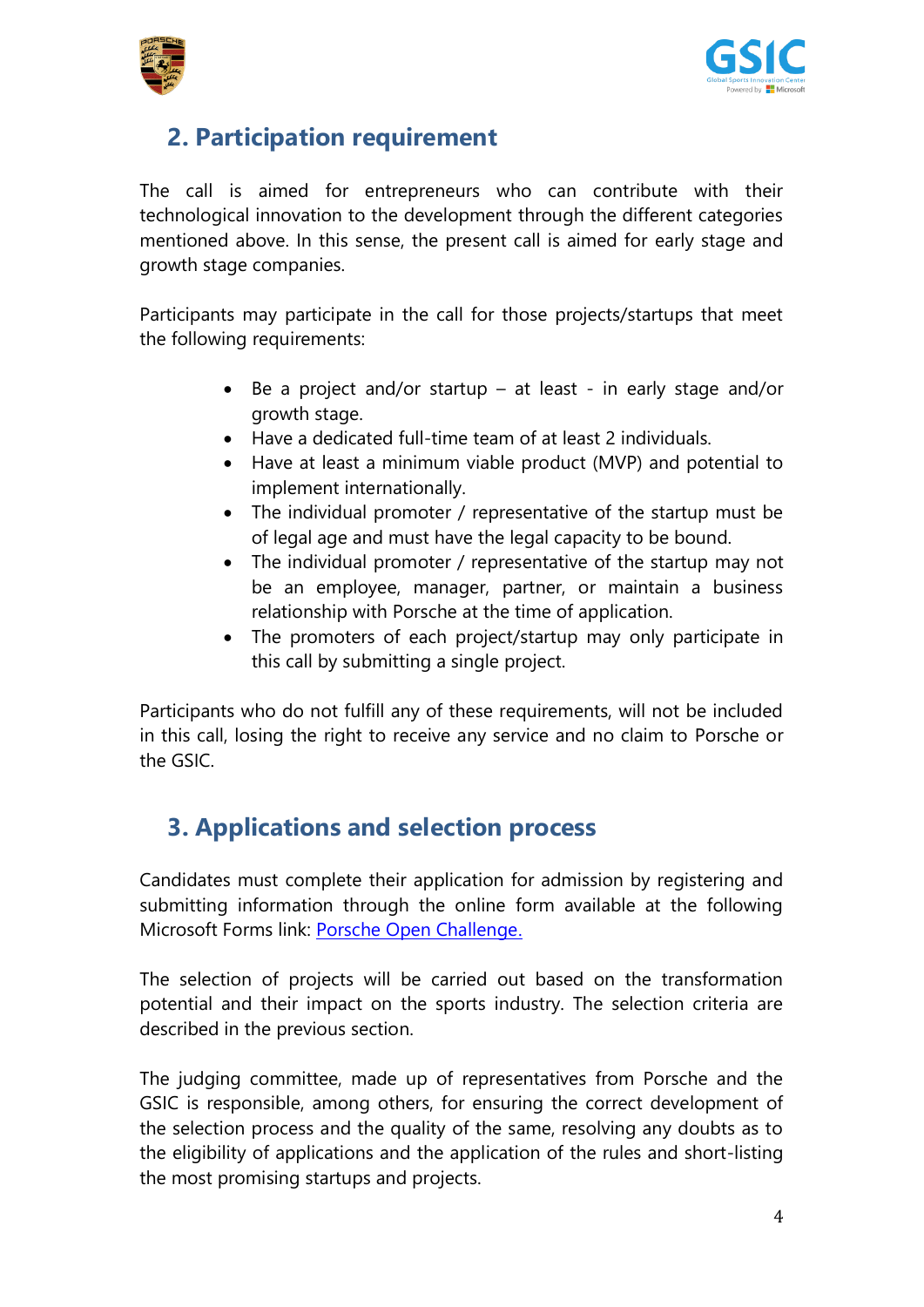



#### **Applications Opens**: February 21, 2022

**Applications Review**: Applications will be open all-year round, with periodic application reviews carried out on the following dates:

- April 27, 2022
- July 27, 2022
- November 22, 2022

**Initial Discussion**: After any applications review date, successful applicants can be contacted anytime and duly informed when their applications and proposals fit with Porsche's interests and needs.

**Collaboration Assessment:** Once initial discussions have been carried out, Porsche and GSIC will evaluate the most suitable collaboration model with successful applicants in each case.

**Testing period**: depending on the agreement reached by Porsche and the successful applicants, a testing period will be determined (if applicable) to analyze and evaluate the potential impact of the solution proposed. Models for continued cooperation and future long-term partnerships can be proposed by successful applicants after testing period.

The organizers reserve the right to modify the dates published in the present document.

<span id="page-4-0"></span>More information on:<https://porsche.sport-gsic.com/>

### **4. Selection criteria**

The following criteria will be evaluated for the selection of participating projects and startups:

- 1. Technically and conceptually sound the extent to which the submission addresses the challenge.
- 2. Innovation the extent to which the submission is unique to or adds value to existing solutions.
- 3. Impact the extent to which the submission demonstrates the potential to effect change.
- 4. Scalability the extent to which the submission can scale, including the appeal it has to secure buy-in and/or a wide user base.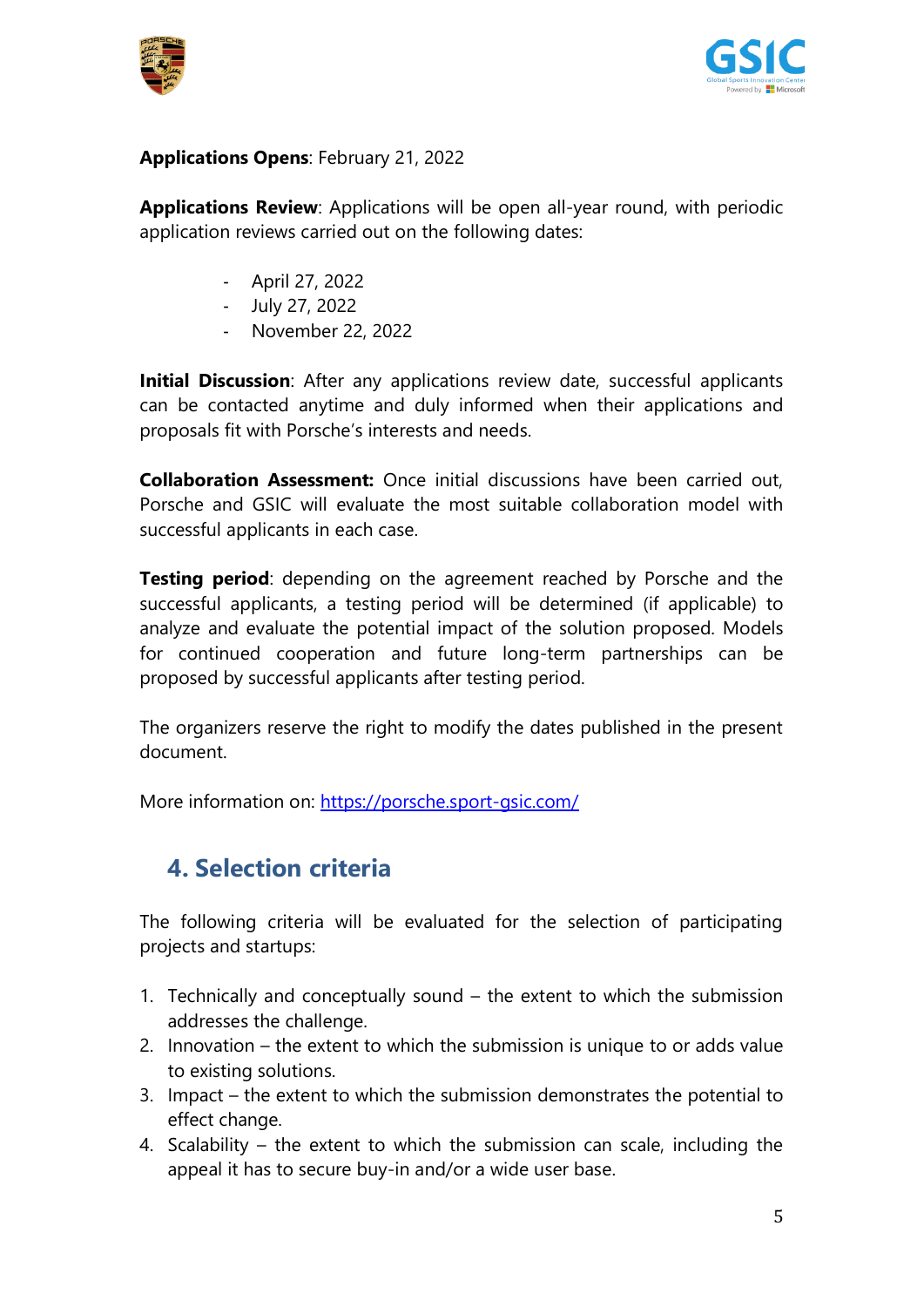



- 5. Feasibility the ease with which the submission can translate into a sustainable pilot project.
- 6. Maturity of the team and the organization or professional background of the natural person.

<span id="page-5-0"></span>Assessment will be based on the materials provided by the company in the application.

# **5. Benefits**

Successful applicants will have the opportunity to enjoy the following benefits:

- Test your solution with Porsche
- Increase brand awareness and visibility thanks to the promotion from GSIC and Porsche media channels (social media, communications, newsletters, events)
- Potential opportunity to propose a model for continued cooperation and future long-term partnership with Porsche
- Access to GSIC network and mentoring resources

# <span id="page-5-1"></span>**6. Visibility, use of logos and information**

Through the Porsche Content Innovation Lab, different activities will be organized for the successful applicants focused on giving visibility across the sportstech industry. In this sense, different dissemination activities will be carried out along media partners.

The applicants, regardless of the chosen form of publication, commit themselves to respecting and applying the rules for the use of trademarks and logos, provided to the organizers.

### <span id="page-5-2"></span>**7. Confidentiality, data protection & acceptance of conditions**

The confidentiality of the applications presented is guaranteed throughout the entire process. In any case, the general characteristics of the applications (as detailed in previous section) may be disseminated and, in due course, the name of projects/startups (and logo if applicable), a brief description, the beneficiary and its logo, the name of the promoter and his/her photo, may be